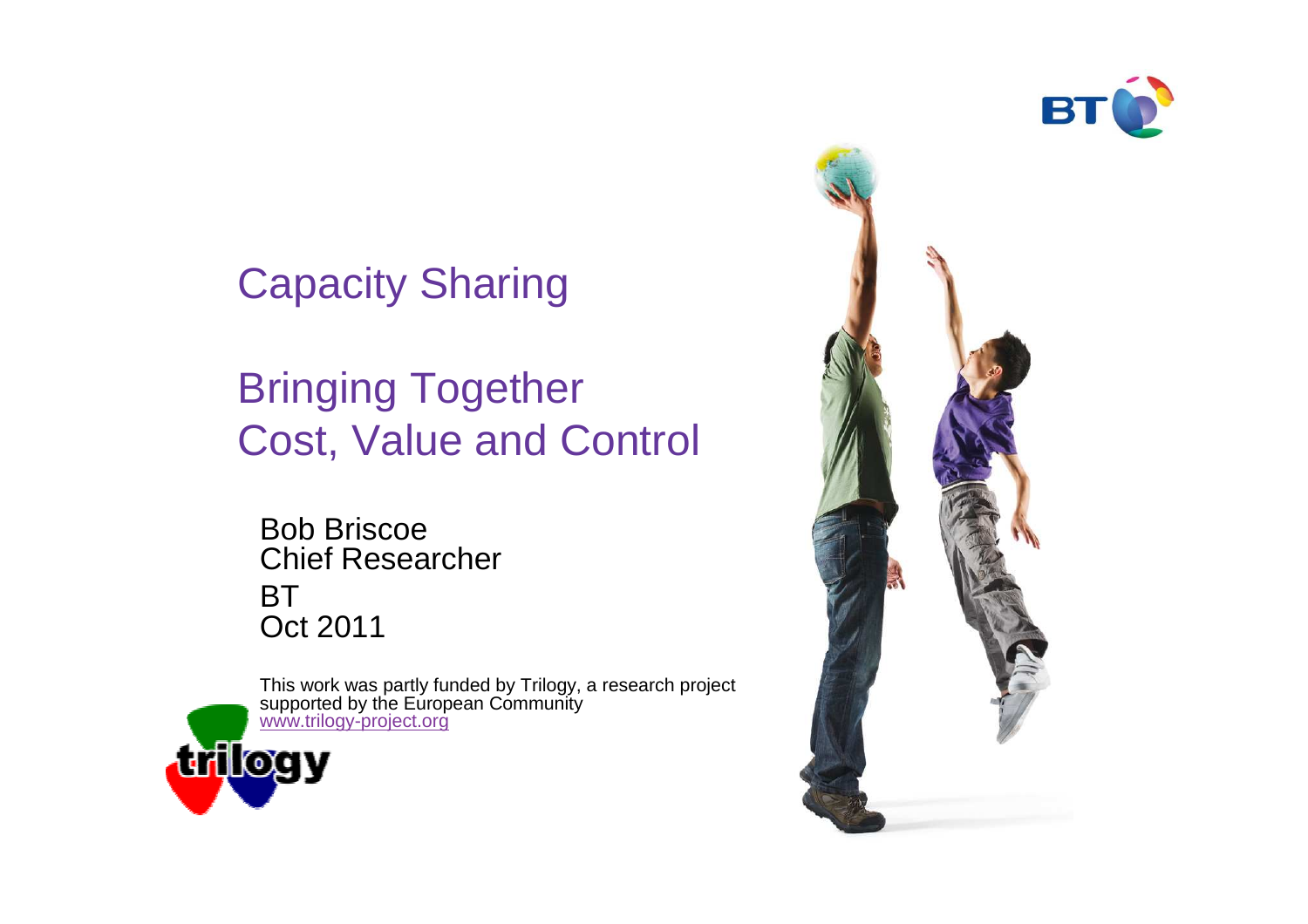## a talk in two parts

- 1. sharing capacity between commodity traffic
	- $\bullet$ the network side (ensure end-to-end transports are nice)
	- $\bullet$ net neutral for 'over-the-top' services
	- $\bullet$ looks like engineering, but based on economics
- 2. sharing capacity with added value services
	- $\bullet$ change gear – commercial, but based on engineering
- • mobile networks were designed for #2
	- treating #1 as an afterthought was a mistake•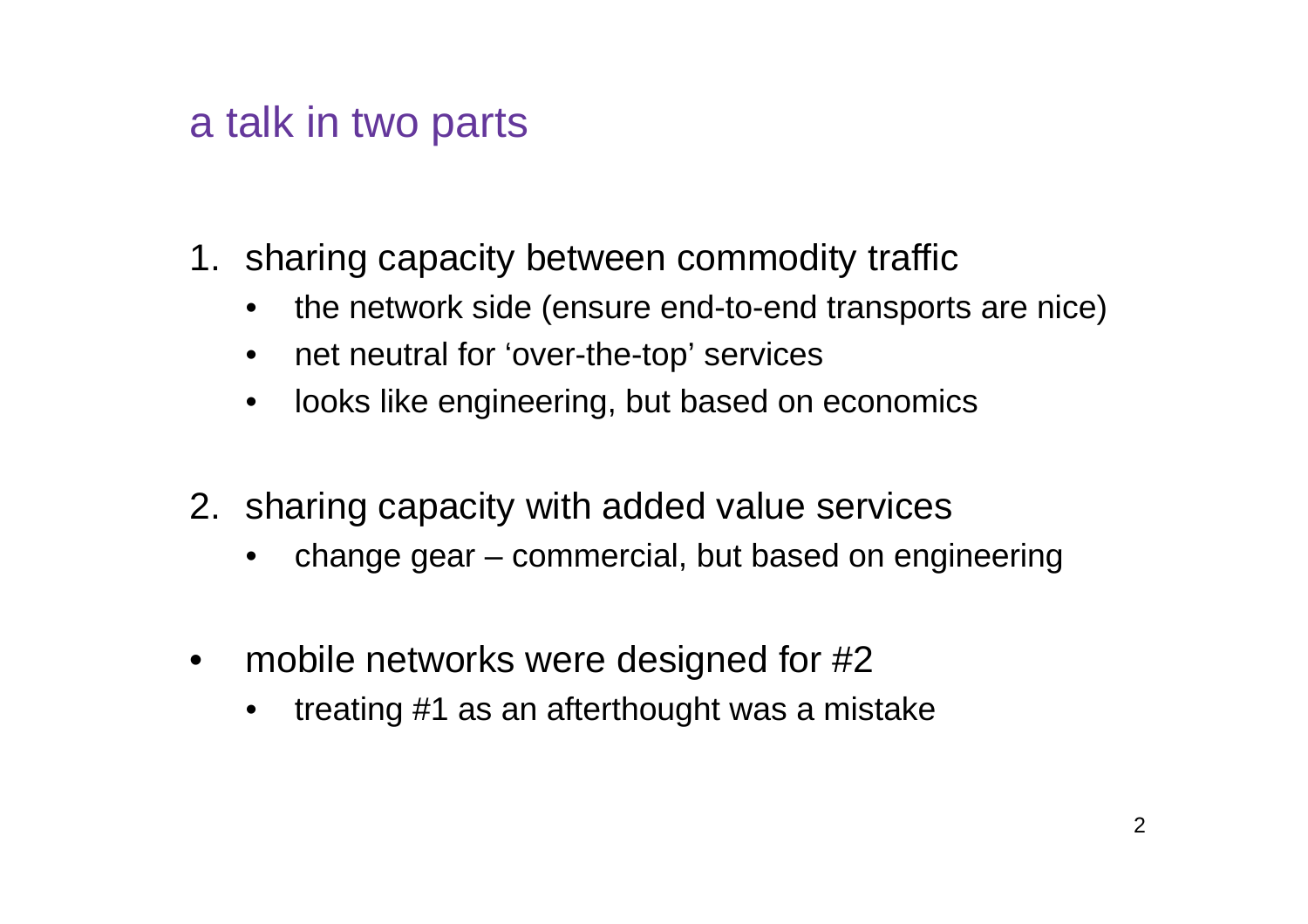# Capacity Sharing: Lest we Forget

- sharing is central to all developments in network access– and obviously core, campus & enterprise networks too
- for dedicated consumer access, utilisation  $\gamma$  as speed  $\delta$ 
	- ave. utilisation during peak 15min only 0.5% for 40M access
	- was 1.25% for 4M access; still higher in dial-up days
- • cost efficiency will drive sharing closer to the end-user
	- that's why we se<mark>e cellular, cable, passive optical networks, WiF</mark>i
	- that's why we see packet multiplexing & virtualisation
		- IP, Ethernet, MPLS
- • central dilemma
	- performance isolation without losing efficiency of multiplexing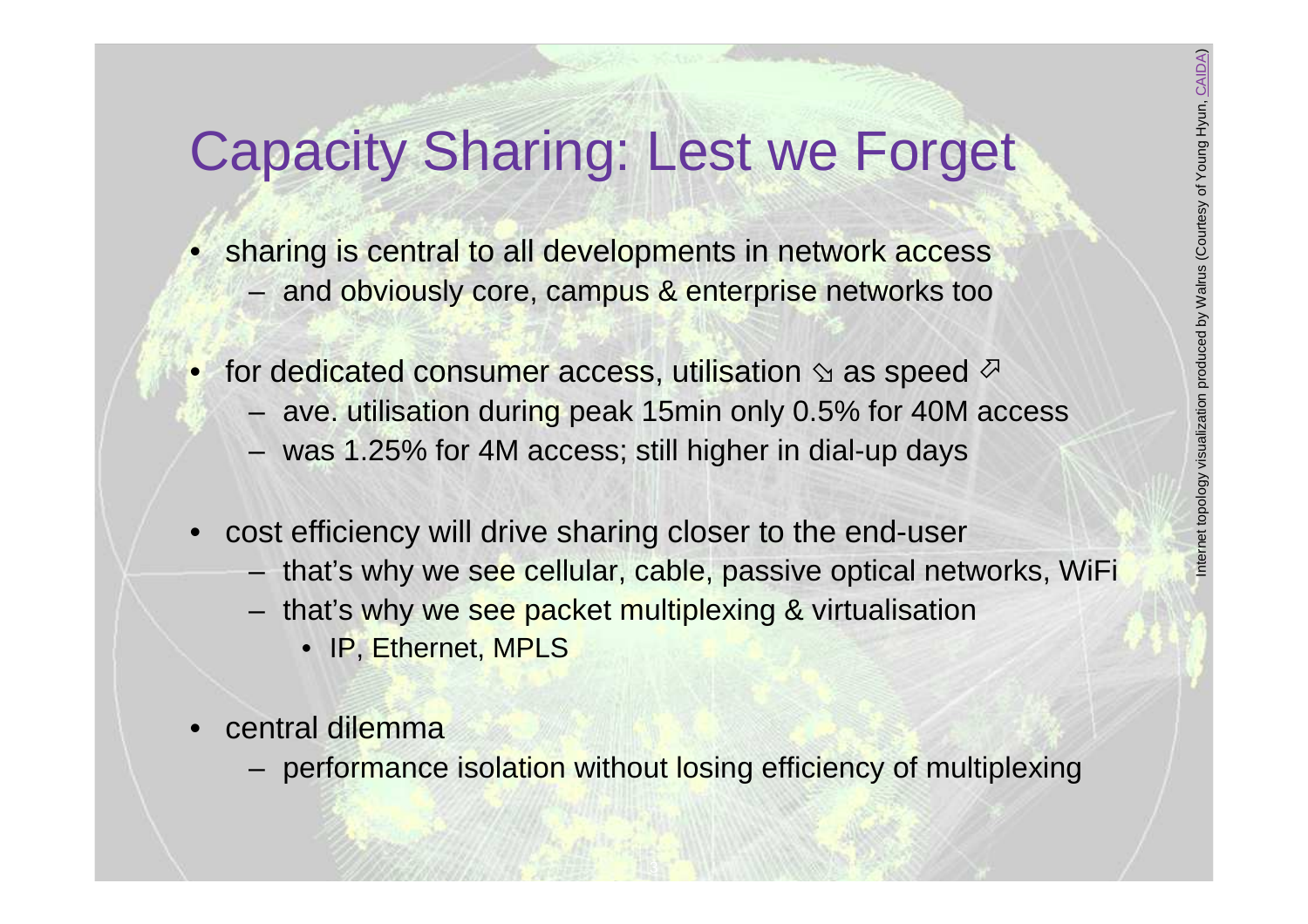### existing approaches are hopeless'fair' bandwidth

- • (weighted) equal bandwidth per-active-user
	- (weighted) round robin per-user
	- (weighted) fair queuing per-user
- each of *n* active users gets  $1/n$  of capacity





- $\bullet$  how much I get
	- highly dependent on how often others are active
- •no concept of time; no memory



4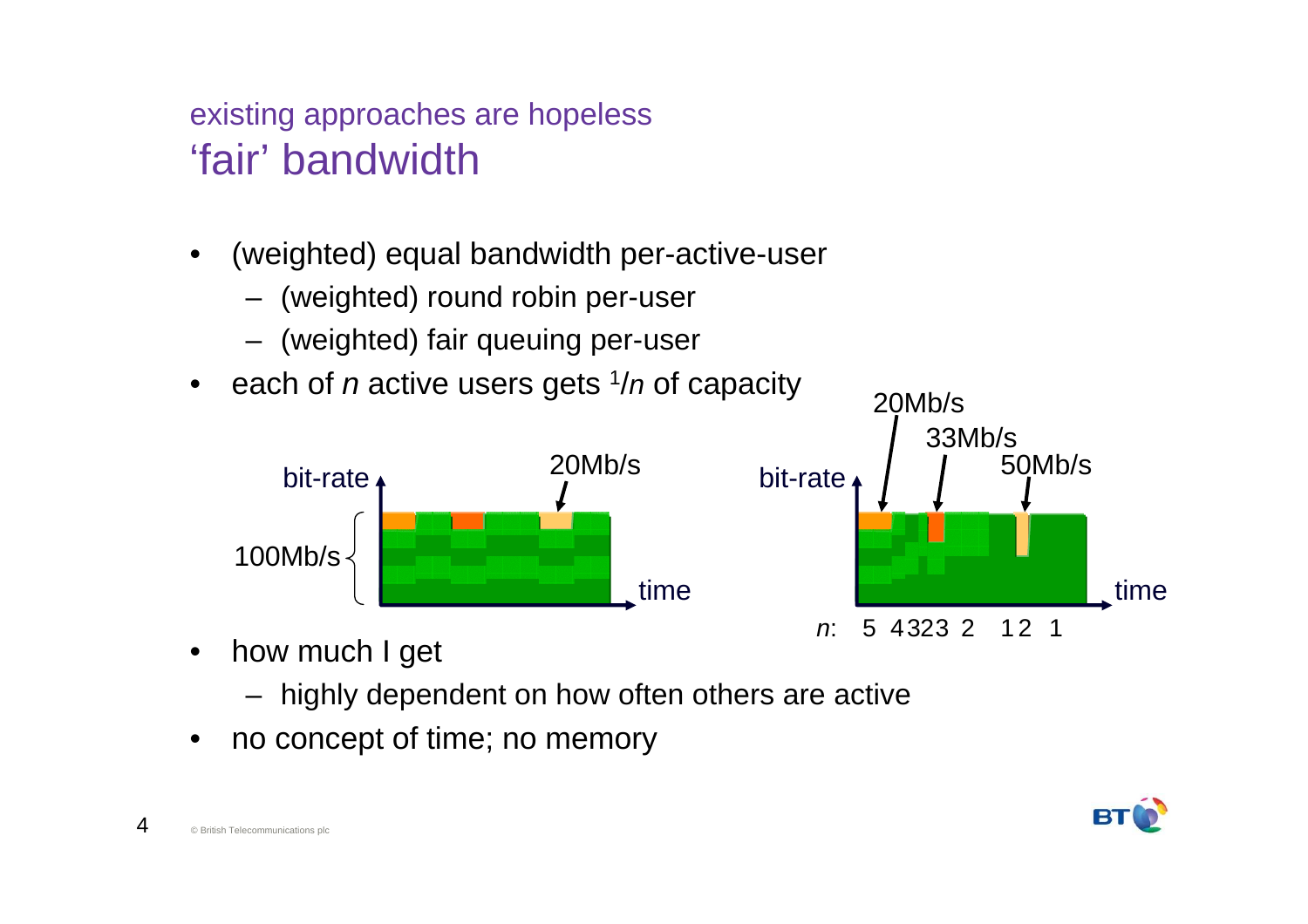### existing approaches are hopelessaccounting by volume

- • introduce memory – a per-customer account
	- e.g. RADIUS or a traffic management node
	- measurable at one control point
	- not just per-link like WRR, WFQ
- but …timethis volume matters a lot more than this
- • simple sum of volume loses information about
	- conditions at each link (space)
	- how conditions change (time)

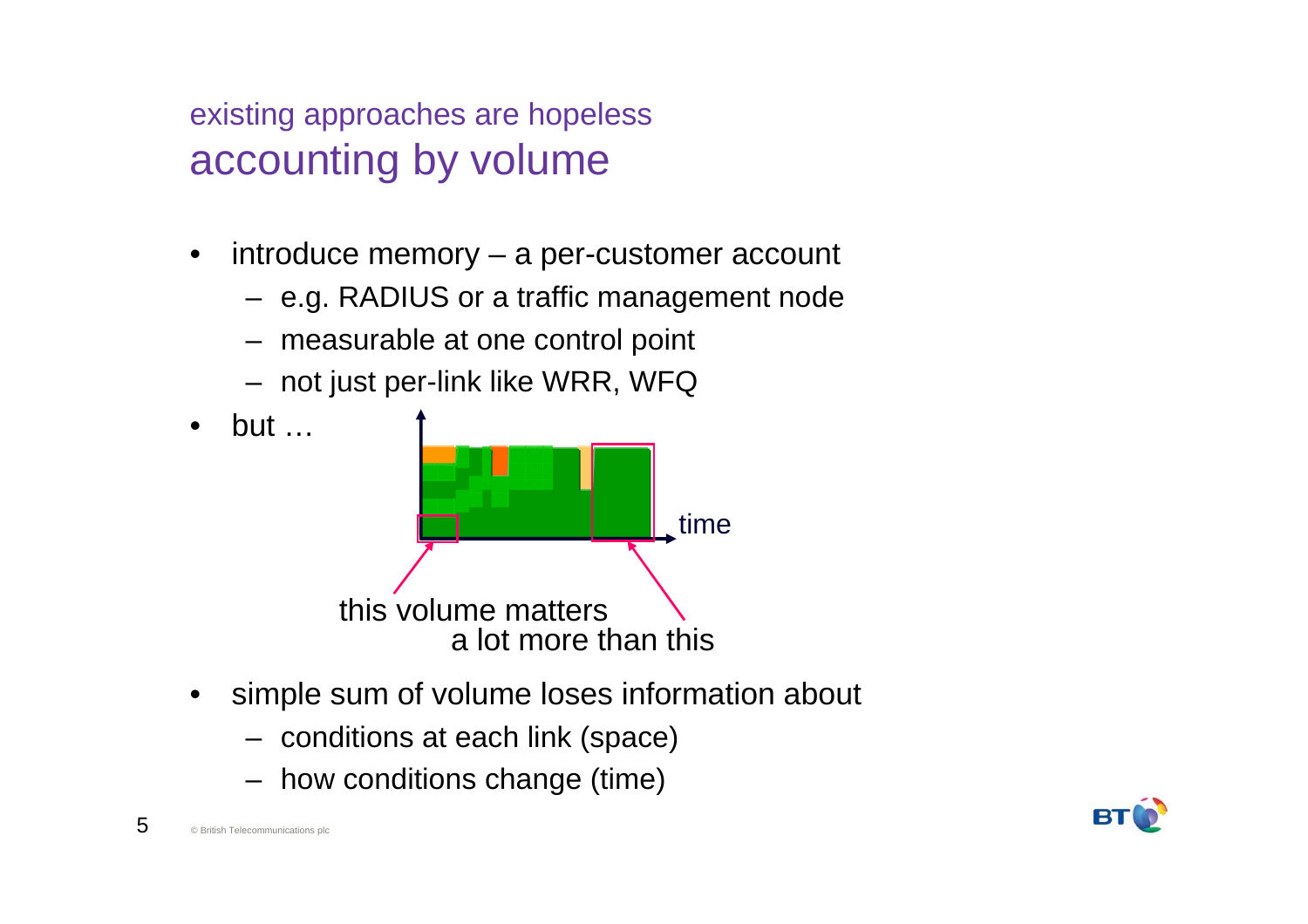existing approaches are weakpeak period volume

- $\bullet$  state of the art in traffic management
	- count only peak-period volume
		- Comcast Fairshare [RFC6057]
		- some deep packet inspection (DPI)
- •better, but...
- ...still penalises 'ultra-friendly' volume
	- BitTorrent [µTP] & LEDBAT
	- equitable quality streaming (next slide)
- p2p & video
	- could potentially deliver a large proportion of traffic
	- while minimising impact on interactive apps



6

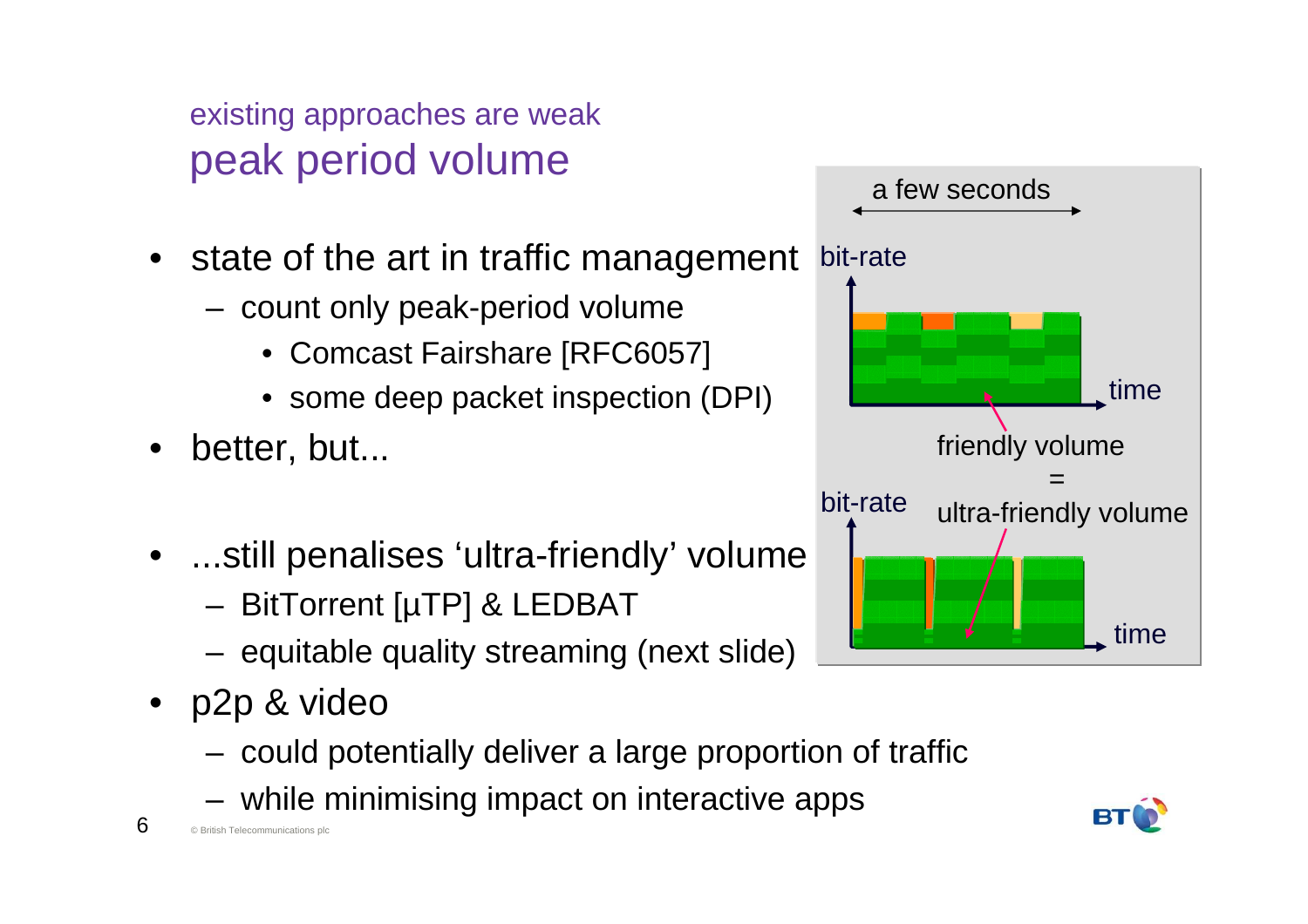## equitable quality streaming (EQS) video [Mulroy09]

- • near-constant mean opinion score>2x more videos in same capacity
- • delivered over MulTCP
	- $\blacksquare$   $\blacksquare$   $\blacksquare$   $\blacksquare$   $\blacksquare$   $\blacksquare$   $\blacksquare$   $\blacksquare$   $\blacksquare$   $\blacksquare$   $\blacksquare$   $\blacksquare$   $\blacksquare$   $\blacksquare$   $\blacksquare$   $\blacksquare$   $\blacksquare$   $\blacksquare$   $\blacksquare$   $\blacksquare$   $\blacksquare$   $\blacksquare$   $\blacksquare$   $\blacksquare$   $\blacksquare$   $\blacksquare$   $\blacksquare$   $\blacksquare$   $\blacksquare$   $\blacksquare$   $\blacksquare$ TCP with weight parameter, *<sup>n</sup>*
	- adjust *<sup>n</sup>* to 'hardness' of video
	- if peaks coincide
		- all MulTCPs back-off
		- whether in a peak or trough
		- equitable loss of quality
		- even if one taking more bit-rate than another



• in contrast 'fair' queuing forces all EQS streams to have equal bit-rate $>$ 2x less videos in same capacity  $\odot$ 

7© British Telecommunications plc

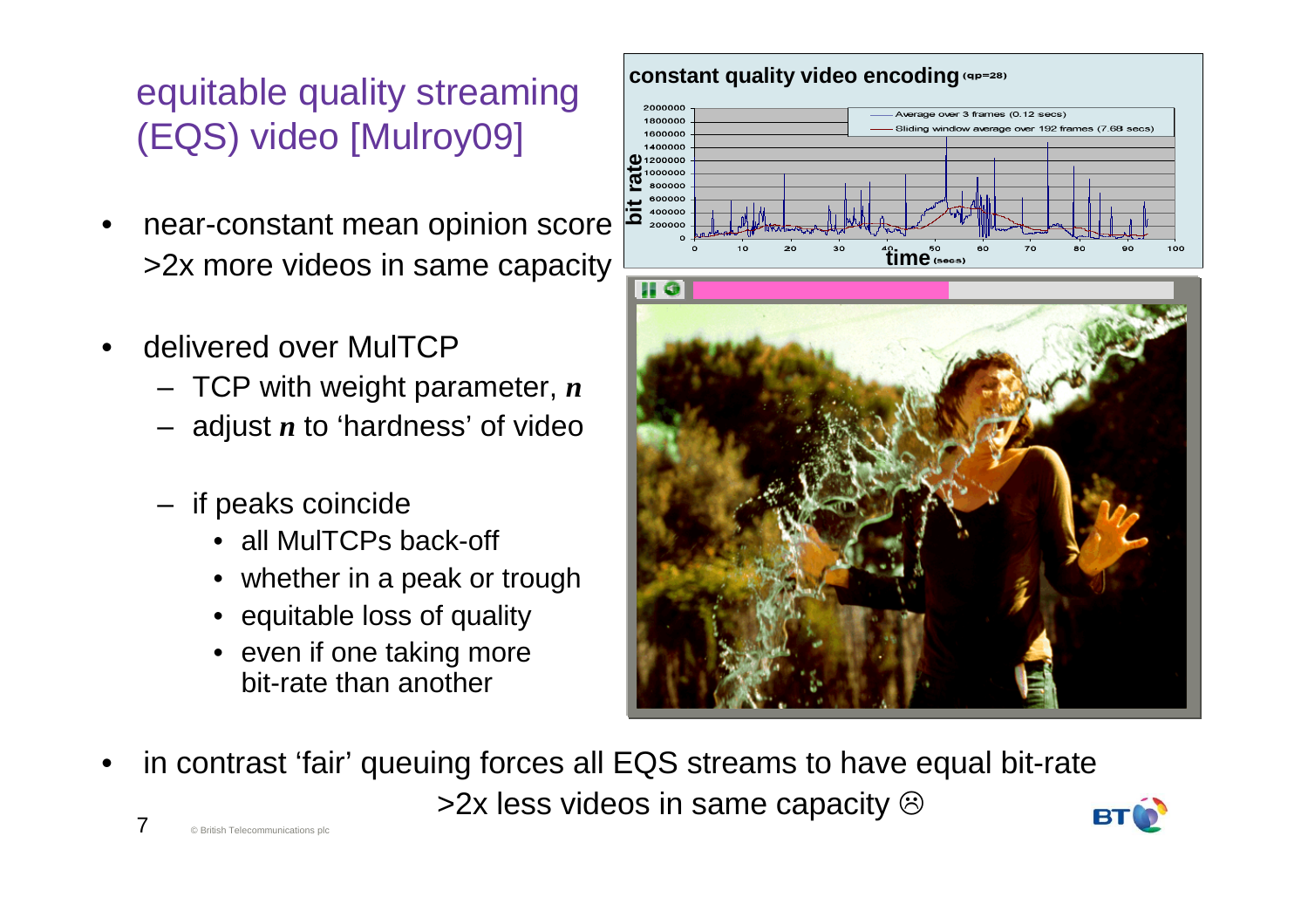## summary so far

- multiple traffic management approaches deployed
	- –fair queuing
	- –volume limits
	- –peak-volume-based traffic management
- often all three, and more… (QoS mechanisms)
- each patched a problem of its time
- a symptom of never really understanding the problem

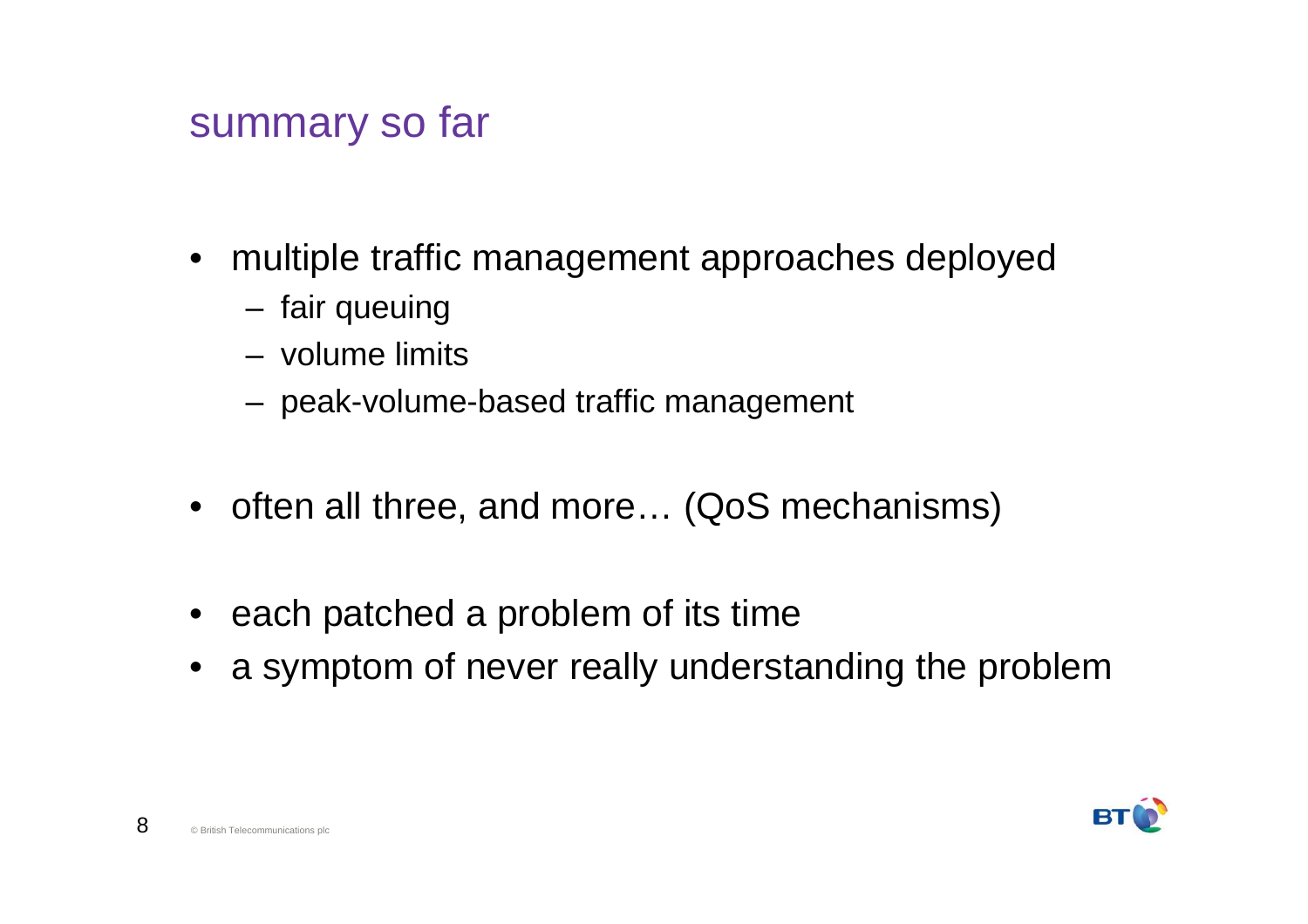### measuringcontribution to congestion

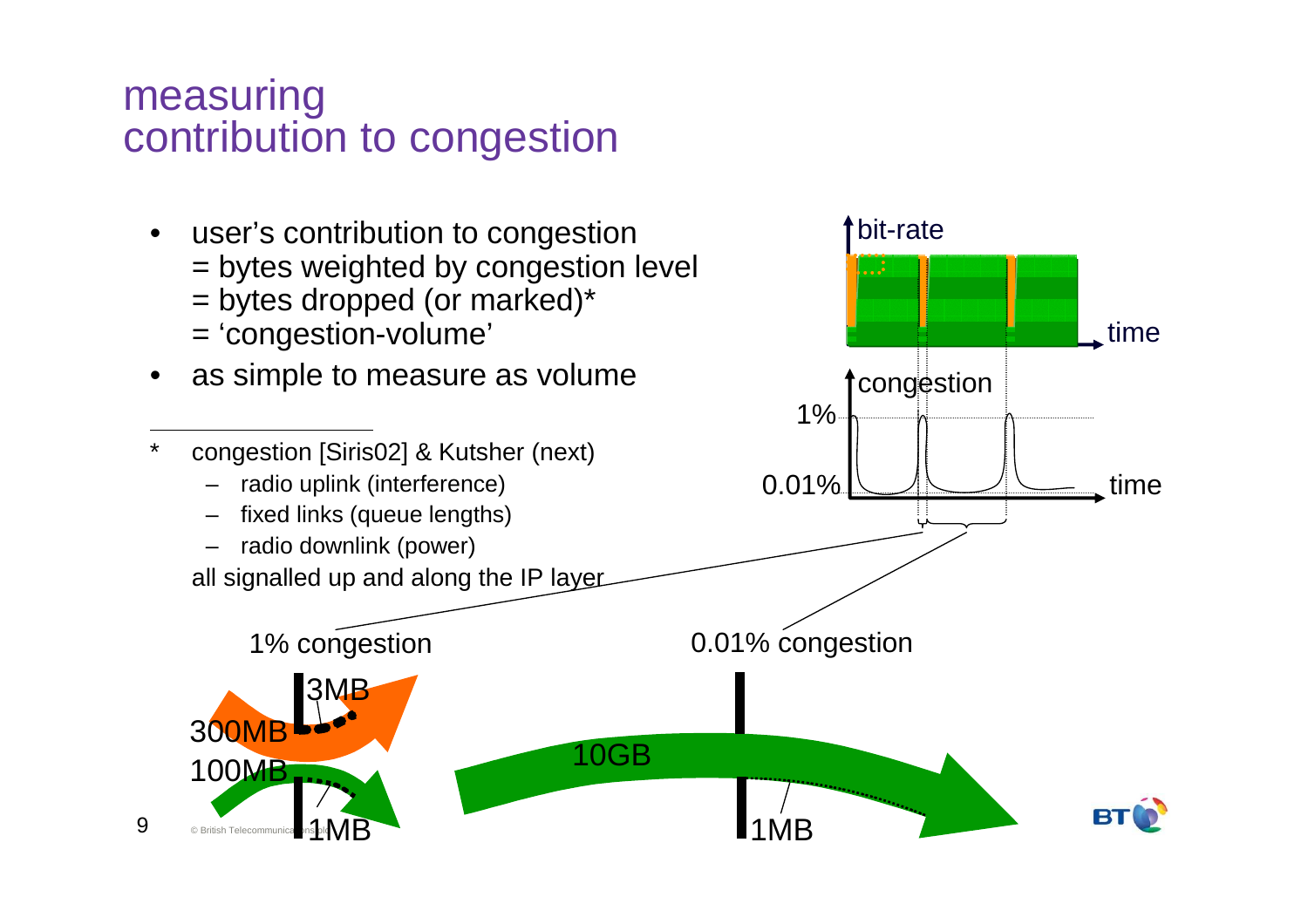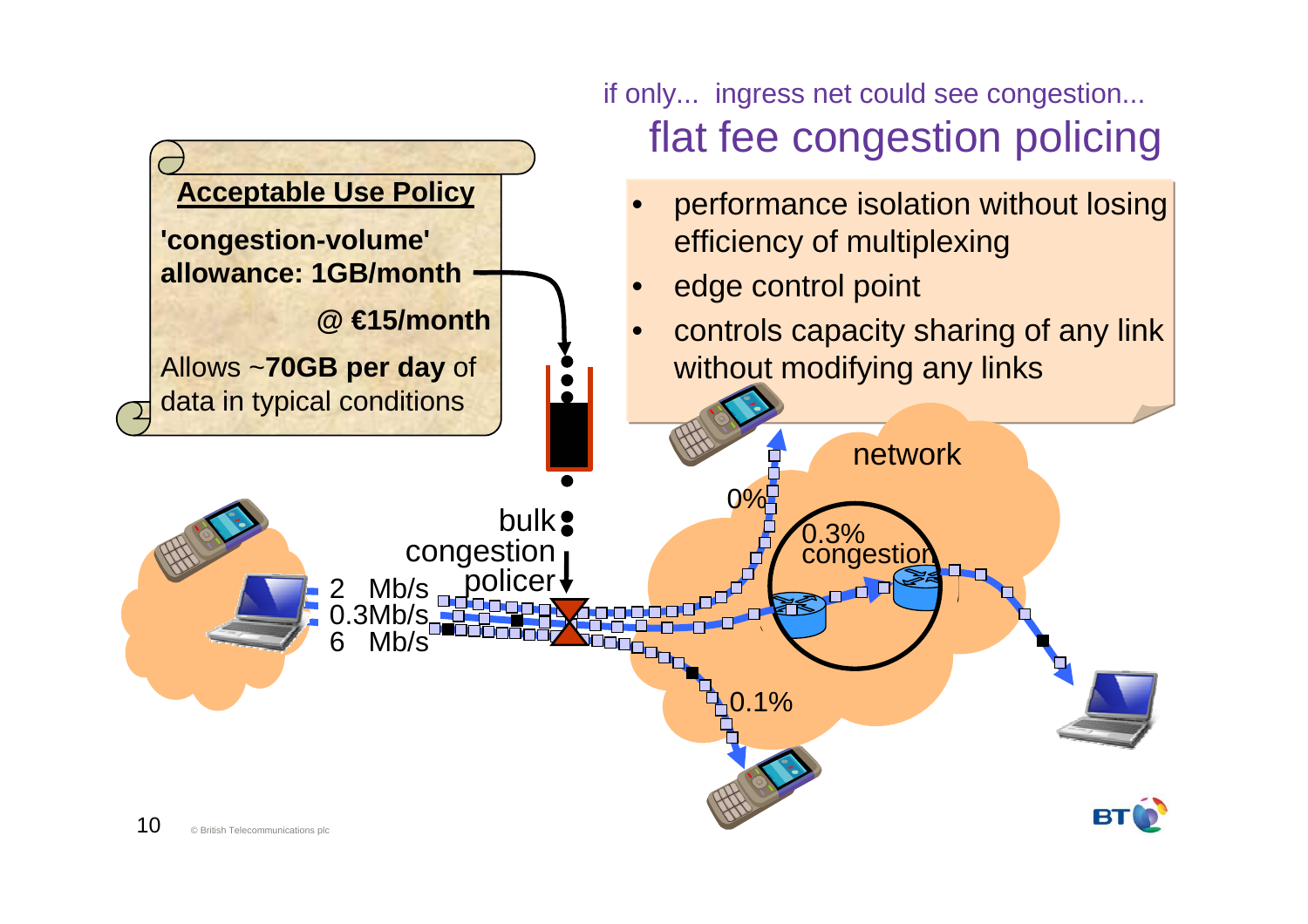# "the capacity sharing I do isn't about congestion"

- • the focus on congestion can be misleading
	- 1. congestion signals to avoid quality impairment (spare slide)
	- 2. not 'solving' or minimising congestion per se, *using* congestion signals to control capacity sharing
- $\bullet$  for instance
	- if many users send continuously through one link
	- outcome of equal congestion policing would be equal bit-rates
- • exploiting an inescapable fact
	- the greater the share of capacity you use when others would like to use more, the more congestion signals will be attributed to you

nonetheless, with ECN and well-sized thresholds in buffers and radio resources

congestion policing would maintain low latency and low loss for all too

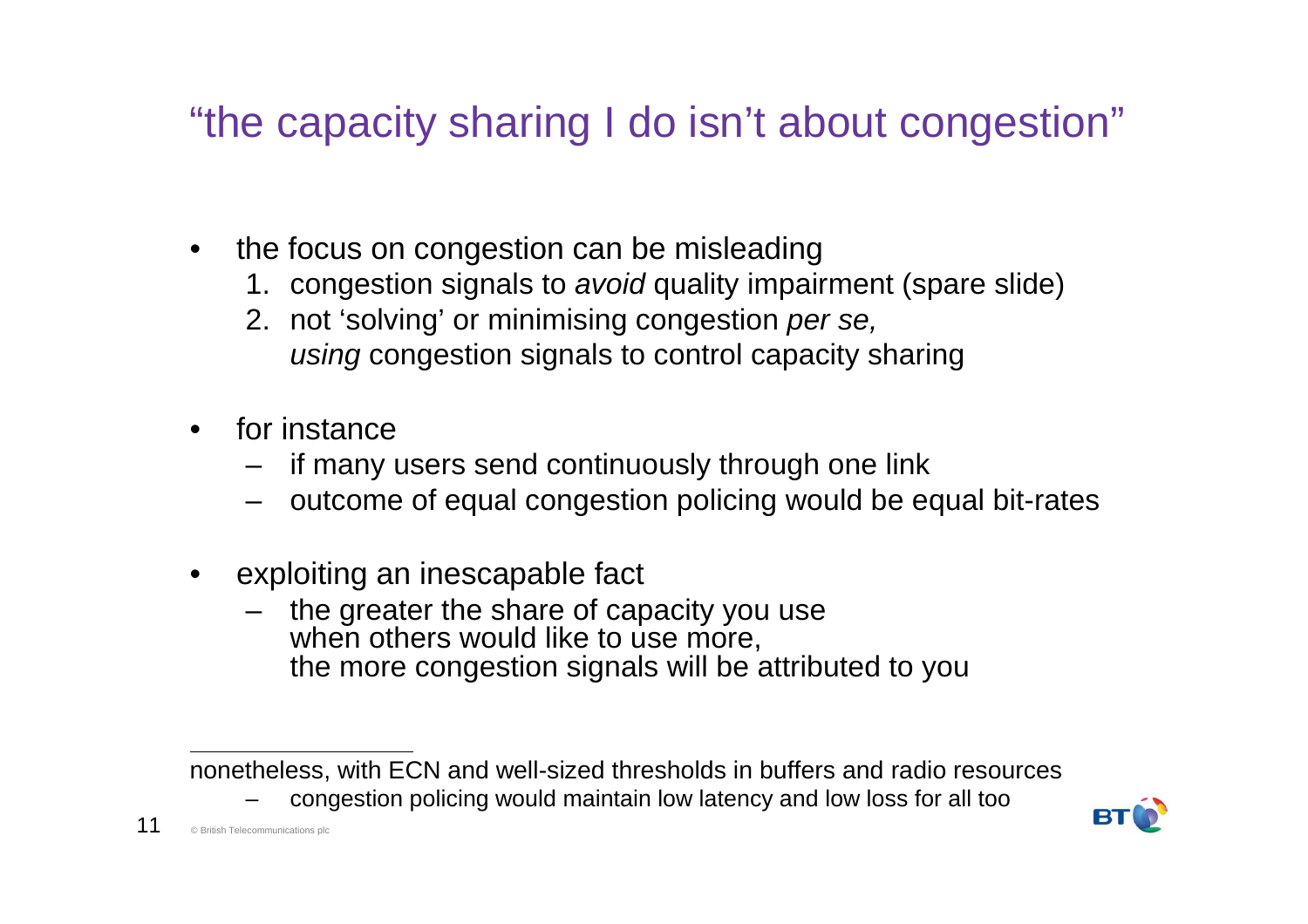

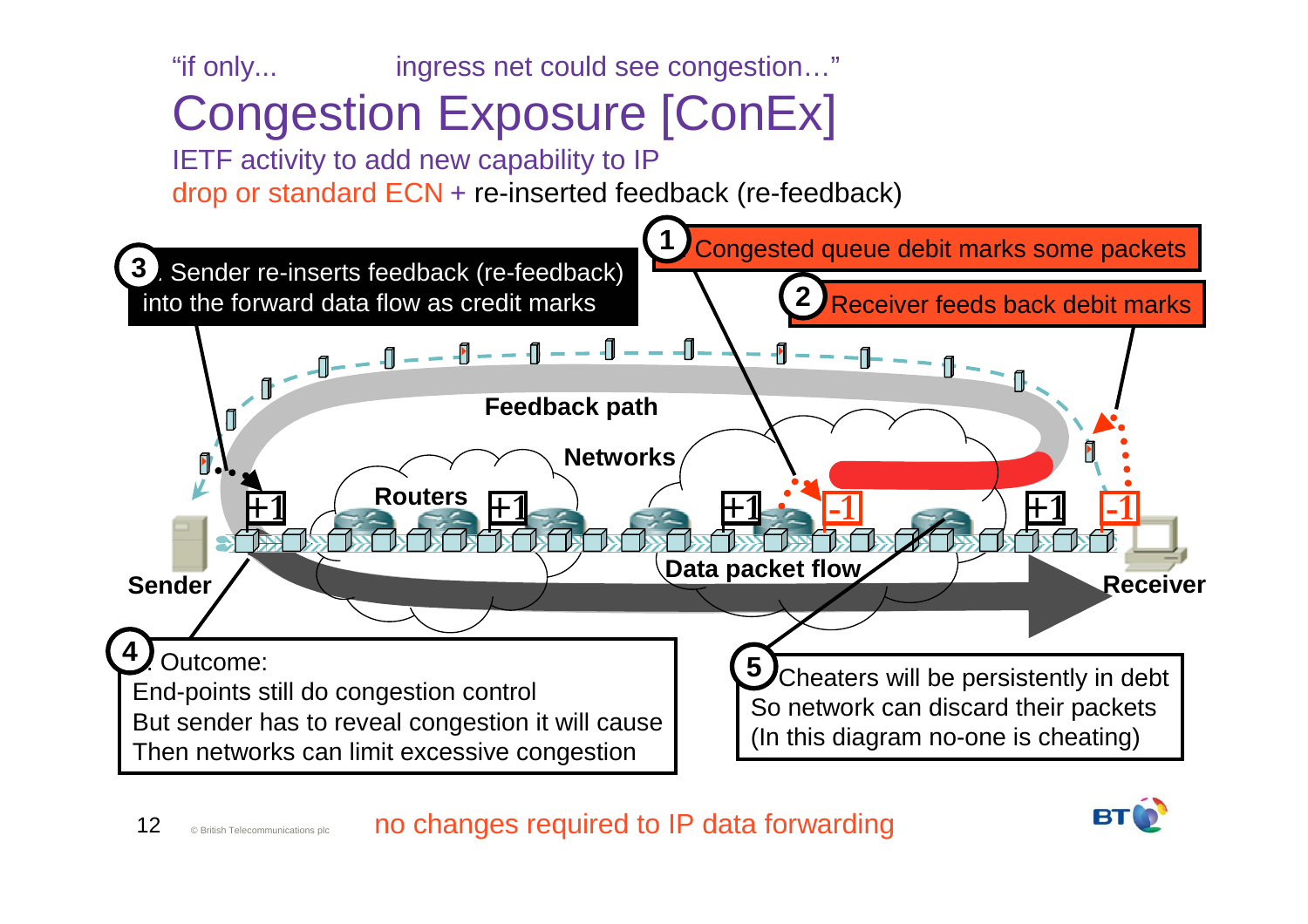## both value and cost

- •even a CEO should understand both value and cost
- • $maximise profit = revenue - cost$ 
	- 1. competitive market drives revenues down towards provider's marginal cost
	- 2. until then, revenue depends on consumer value



- • in both cases
	- those who understand marginal costs will succeed–
- © British Telecommunications plc the marginal cost of traffic is its congestion-volume –

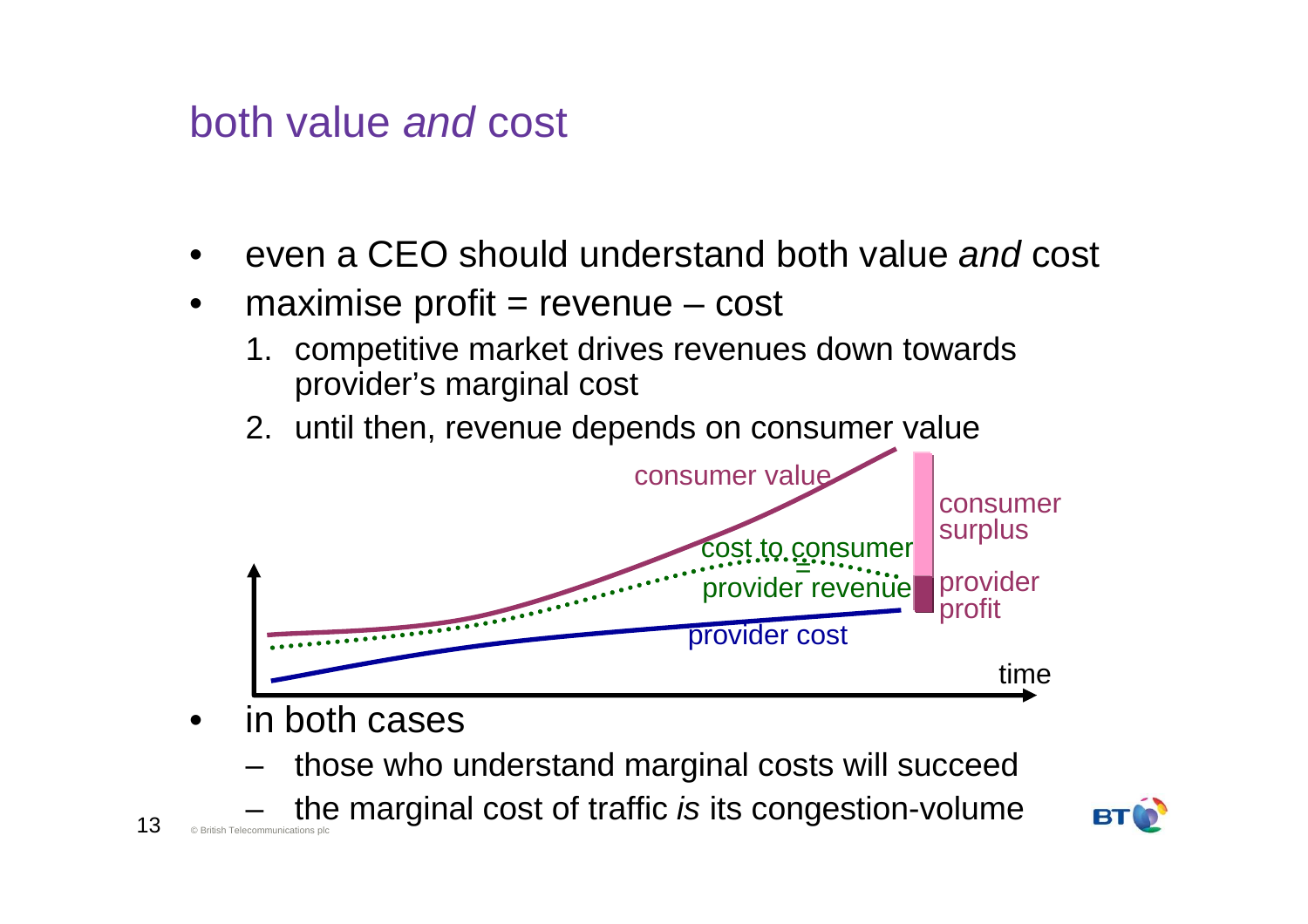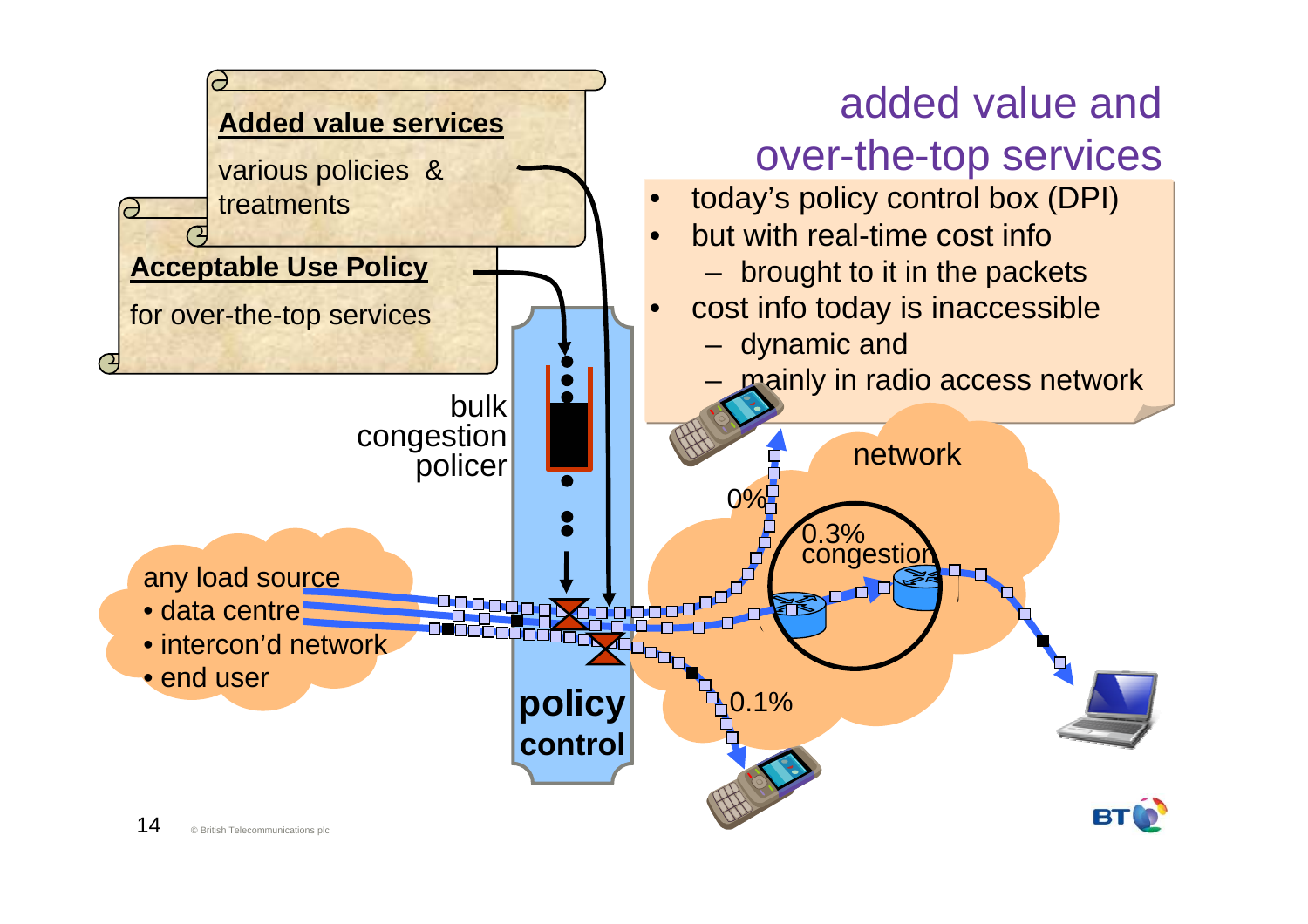# remote viewing from the traffic mgmt box

- $\bullet$ the volume of a flow is the same wherever metered
- • but, whole path congestion-volume can be split
	- into congestion downstream and upstream of a point
	- can measure all three with ConEx
	- want to ignore congestion on the customer's side
- • at policy control box
	- can 'remote-view' split betwupstream & downstream
	- from point where customer attaches to your network
- solution: tunnel from the attachment point
	- inner headers 'freeze' congestion info from tunnel ingress

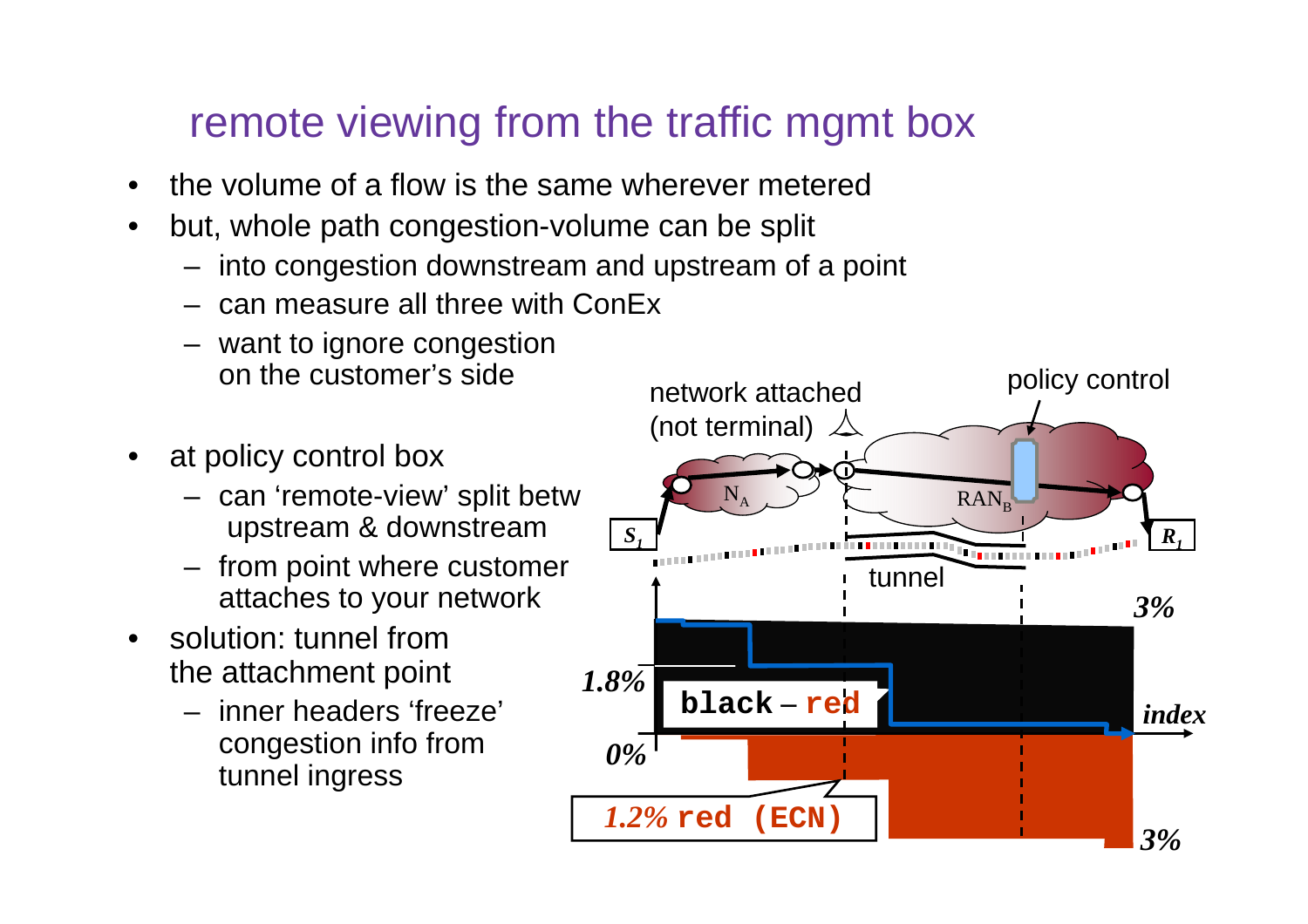#### openness can be a tactic not a strategy

- • edge policer is the focus all policy enforcement
	- • **open:** per-user policing of bulk congestion volume
		- will allow much more freedom to innovate than current FQ constraint
		- •new behaviours: e.g. very hi-speed, unresponsive, weighted, networked games
		- •but all within overall responsibility envelope
	- **closed:** policing / enhancement of specific applications•
		- •optimising perceived value against marginal cost
		- using cost information carried in ConEx packets
- • MVNOs / Retailers choose
	- how tightly to control true network costs•
	- •each product's market post between open and closed
- • Changing your mind
	- involves changing a policy•
	- •not new technology
- MNO / Wholesaler is agnosti •
	- •supports all positions
	- •simultaneously

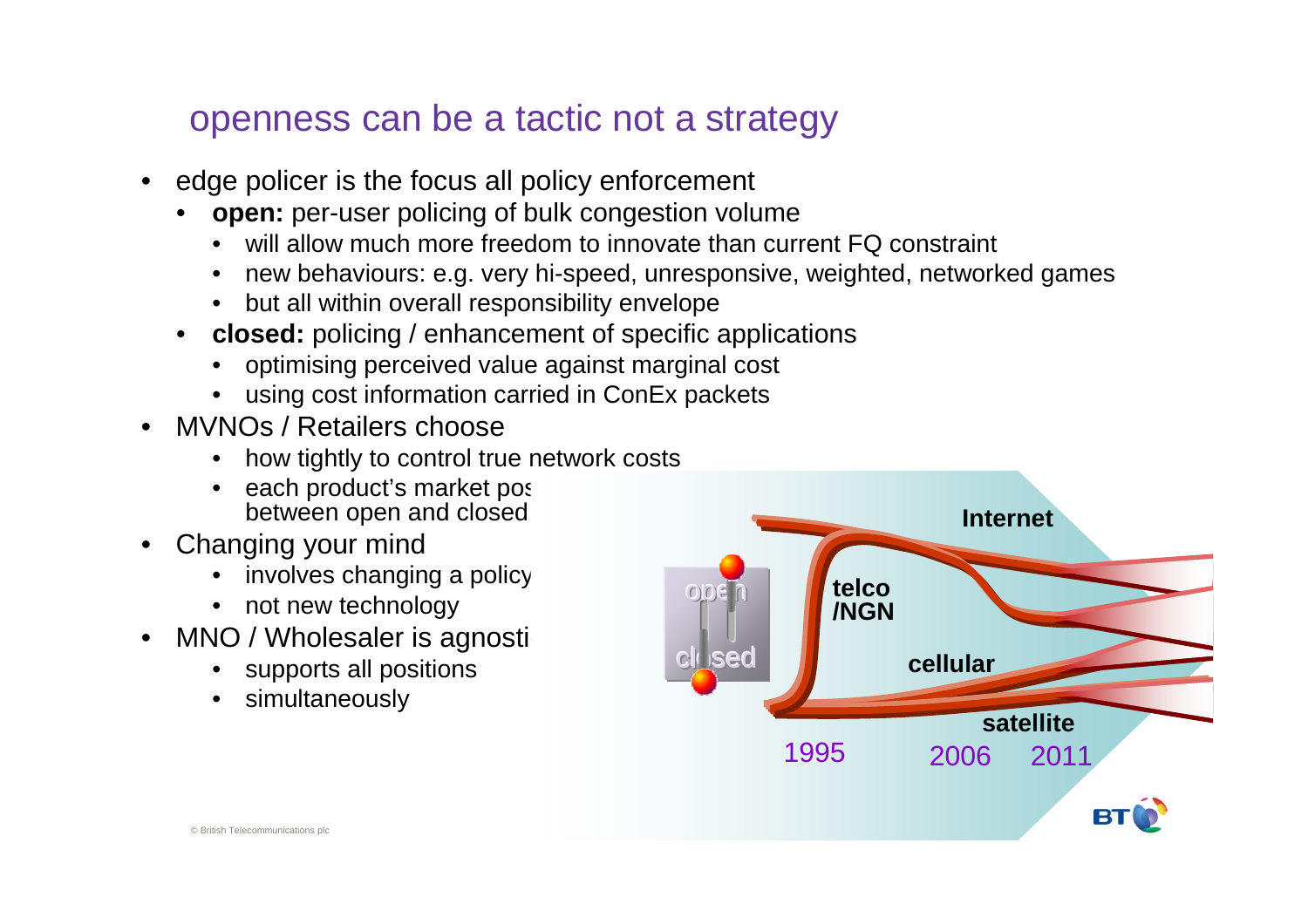#### summary

- • bringing together cost, value and control
	- 1. real-time marginal network cost info (ConEx-IP)
	- 2. market knowledge on customer value (DPI)
	- 3. 'edge' control point (on path, near edge)
- $\bullet$  cost info is actually more important than value
	- –to handle over-the-top traffic today
	- –and as the market commoditises
- $\bullet$  information on marginal cost is then all we need
	- –but it's all we haven't got
	- –we're working on this in ConEx at the IETF

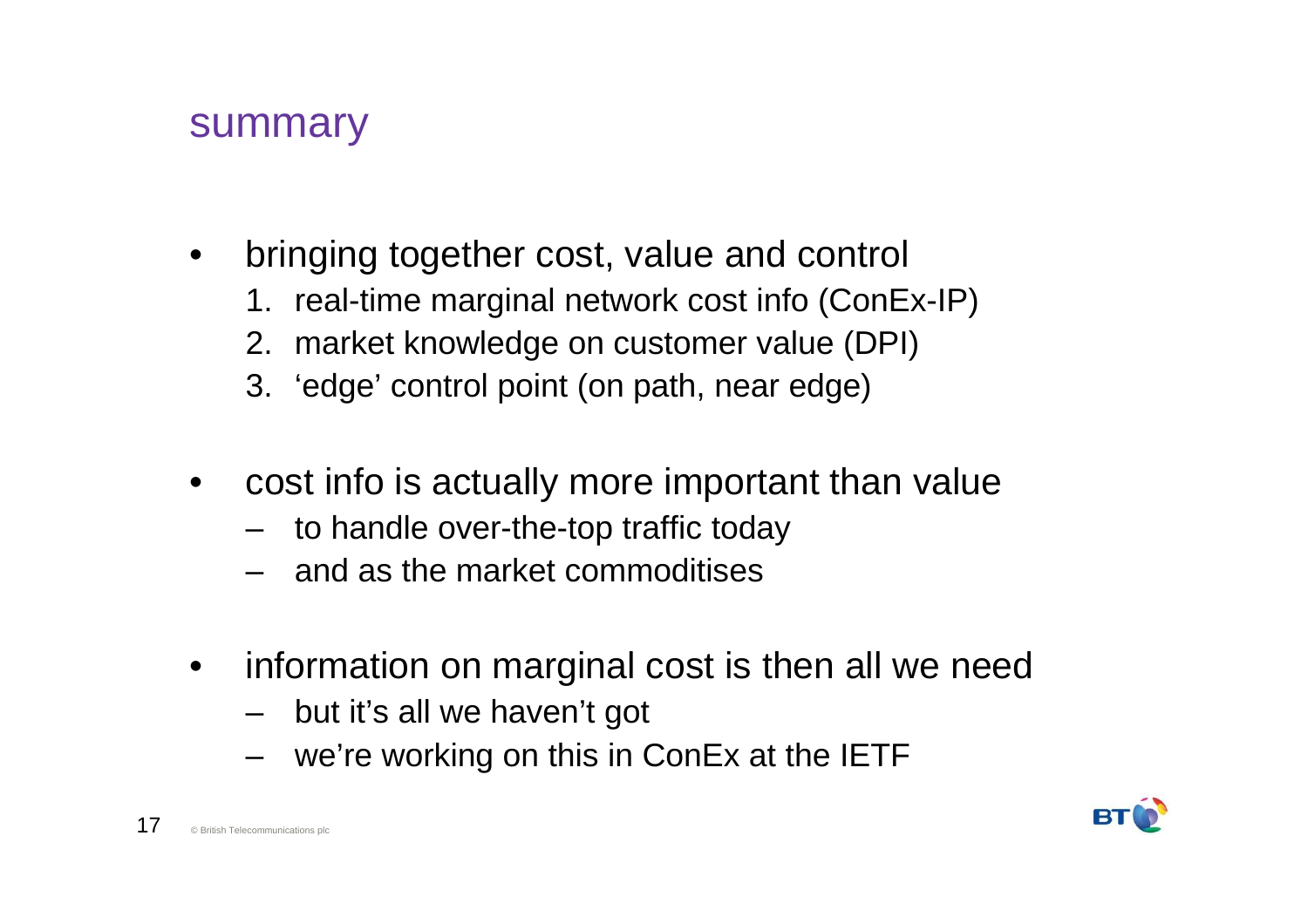## references

[Mulroy09] Mulroy, P., Appleby, S., Nilsson, M. & Crabtree, B., "The Use of MulTCP for the Delivery of Equitable Quality Video," In: Proc. Int'l Packet Video Wkshp (PV'09) IEEE (May 2009)

- [µTP] Norberg, A., "uTorrent transport protocol," BitTorrent.org BitTorrent Enhancement Proposals (BEPs) 0029 (January 2010) (Draft)
- [Siris02] Siris, V.A., "Resource Control for Elastic Traffic in CDMA Networks," In: Proc. ACM International Conference on Mobile Computing and Networks (MobiCom'02) ACM (September 2002) <http://www.ics.forth.gr/netlab/future\_wireless.html>

Congestion Exposure (ConEx) and re-feedback:

<http://bobbriscoe.net/projects/refb/>

#### Bob.Briscoe@bt.com

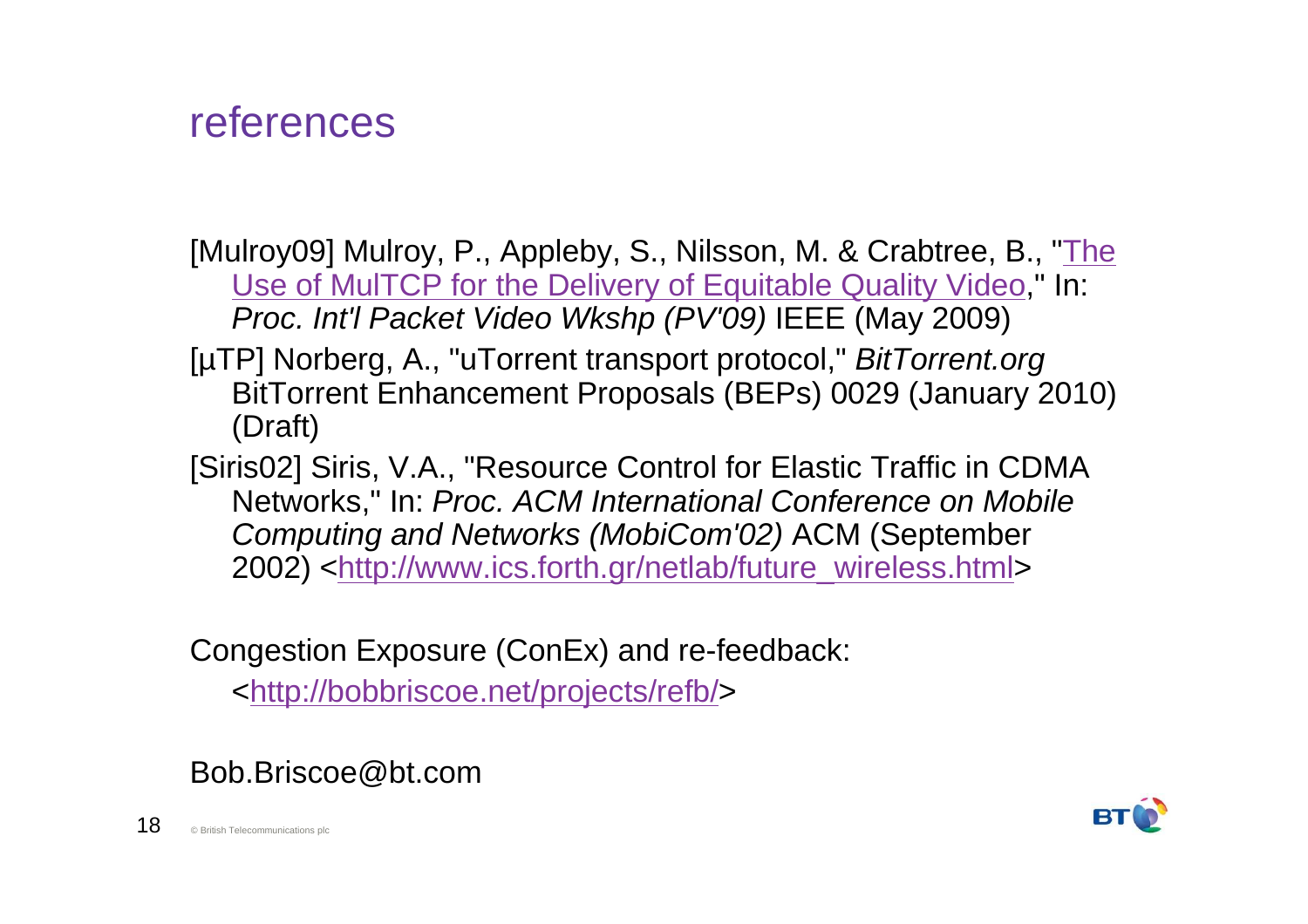

Capacity Sharing

# Bringing Together Cost, Value and Control

Q&A